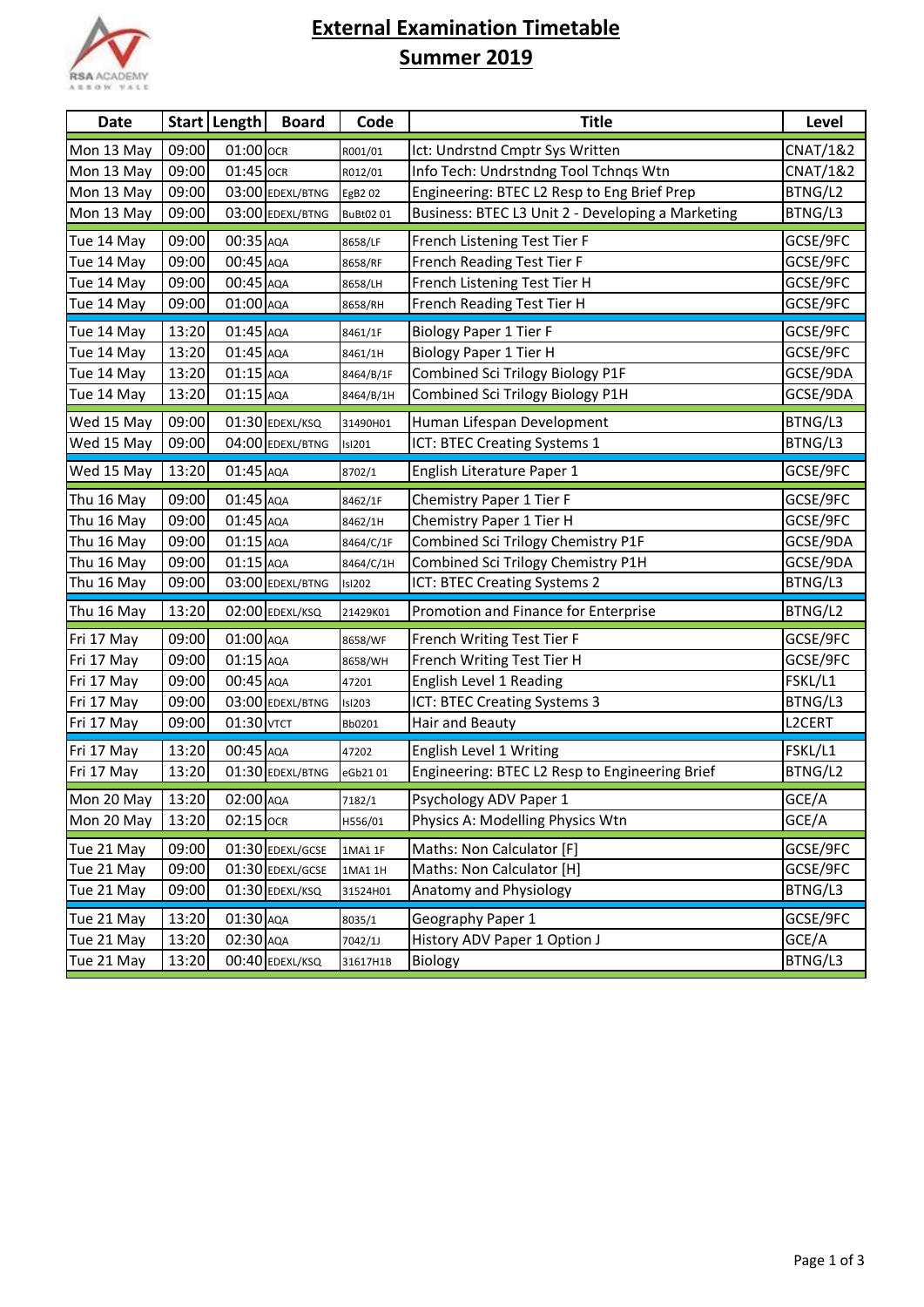

## **External Examination Timetable Summer 2019**

| <b>Date</b>      |       | Start   Length | <b>Board</b>     | Code              | <b>Title</b>                         | Level    |  |
|------------------|-------|----------------|------------------|-------------------|--------------------------------------|----------|--|
| Wed 22 May       | 09:00 | 00:35 AQA      |                  | 8698/LF           | Spanish Listening Test Tier F        | GCSE/9FC |  |
| Wed 22 May       | 09:00 | 00:45 AQA      |                  | 8698/RF           | Spanish Reading Test Tier F          | GCSE/9FC |  |
| Wed 22 May       | 09:00 | 00:45 AQA      |                  | 8698/LH           | Spanish Listening Test Tier H        | GCSE/9FC |  |
| Wed 22 May       | 09:00 | 01:00 AQA      |                  | 8698/RH           | Spanish Reading Test Tier H          | GCSE/9FC |  |
| Wed 22 May       | 09:00 | 02:30 AQA      |                  | PLSH1             | <b>GCE Polish Unit 1</b>             | GCE/B    |  |
| Wed 22 May       | 09:00 |                | 00:40 EDEXL/KSQ  | 31617H1C          | Chemistry                            | BTNG/L3  |  |
| Wed 22 May       | 09:00 |                | 01:30 EDEXL/KSQ  | 31491H01          | Working in Health and Social Care    | BTNG/L3  |  |
| Wed 22 May       | 13:20 | 01:45 AQA      |                  | 8463/1F           | Physics Paper 1 Tier F               | GCSE/9FC |  |
| Wed 22 May       | 13:20 | 01:45 AQA      |                  | 8463/1H           | Physics Paper 1 Tier H               | GCSE/9FC |  |
| Wed 22 May       | 13:20 | $01:15$ AQA    |                  | 8464/P/1F         | Combined Sci Trilogy Physics P1F     | GCSE/9DA |  |
| Wed 22 May       | 13:20 | $01:15$ AQA    |                  | 8464/P/1H         | Combined Sci Trilogy Physics P1H     | GCSE/9DA |  |
| Wed 22 May       | 13:20 | 02:30 AQA      |                  | 7037/1            | Geography ADV Paper 1                | GCE/A    |  |
| Wed 22 May       | 13:20 |                | 00:40 EDEXL/KSQ  | 31617H1P          | Physics                              | BTNG/L3  |  |
| Thu 23 May       | 09:00 | 02:15 AQA      |                  | 8702/2            | English Literature Paper 2           | GCSE/9FC |  |
| Thu 23 May       | 13:20 | 03:00 AQA      |                  | 7712/1            | English Literature A ADV P1          | GCE/A    |  |
| Thu 23 May       | 13:20 |                | 02:00 EDEXL/KSQ  | 31463H01          | <b>Personal and Business Finance</b> | BTNG/L3  |  |
| Fri 24 May       | 09:00 | 02:15 OCR      |                  | H556/02           | Physics A: Exploring Physics Wtn     | GCE/A    |  |
| Fri 24 May       | 13:20 | 02:00 AQA      |                  | 8552/W            | Design and Technology Written Paper  | GCSE/9FC |  |
| <b>HALF TERM</b> |       |                |                  |                   |                                      |          |  |
| Mon 03 Jun       | 09:00 | 02:30 AQA      |                  | 7712/2A           | English Literature A ADV P2 Opt A    | GCE/A    |  |
| Mon 03 Jun       | 09:00 |                | 01:15 EDEXL/GCSE | 1HI0 11           | History: Medicine in Britain         | GCSE/9FC |  |
| Mon 03 Jun       | 13:20 | 01:30 OCR      |                  | H556/03           | Physics A: Unified Physics Wtn       | GCE/A    |  |
| Mon 03 Jun       | 13:20 |                | 01:30 WJEC/GCSE  | C680U10-1         | Media Studies COMP1 Exploring Media  | GCSE/9FC |  |
| Tue 04 Jun       | 09:00 | 01:45 AQA      |                  | 8700/1            | English Language Paper 1             | GCSE/9FC |  |
| Tue 04 Jun       | 09:00 |                | 01:30 WJEC/GCE   | 4563UB0-1         | Food Science & Nutr. Unit 1 External | L3/L3    |  |
| Tue 04 Jun       | 13:20 | 02:00 AQA      |                  | 7405/1            | Chemistry ADV Paper 1                | GCE/A    |  |
| Wed 05 Jun       | 09:00 | 01:00 AQA      |                  | 8698/WF           | Spanish Writing Test Tier F          | GCSE/9FC |  |
| Wed 05 Jun       | 09:00 | $01:15$ AQA    |                  | 8698/WH           | Spanish Writing Test Tier H          | GCSE/9FC |  |
| Wed 05 Jun       | 09:00 | 03:00 AQA      |                  | PLSH <sub>2</sub> | <b>GCE Polish Unit 2</b>             | GCE/B    |  |
| Wed 05 Jun       | 09:00 |                | 02:00 EDEXL/GCE  | 9MA0 01           | Pure Mathematics 1                   | GCE/A    |  |
| Wed 05 Jun       | 09:00 |                | 02:15 WJEC/GCE   | A680U10-1         | Media Studies Comp 1 Media Products  | GCE/A    |  |
| Wed 05 Jun       | 09:00 |                | 02:30 WJEC/GCE   | 12940001          | Media ST.MS4: T MS4                  | GCE/B    |  |
| Wed 05 Jun       | 13:20 | 01:30 AQA      |                  | 8035/2            | Geography Paper 2                    | GCSE/9FC |  |
| Wed 05 Jun       | 13:20 | 02:30 AQA      |                  | 7042/2R           | History ADV Paper 2 Option R         | GCE/A    |  |